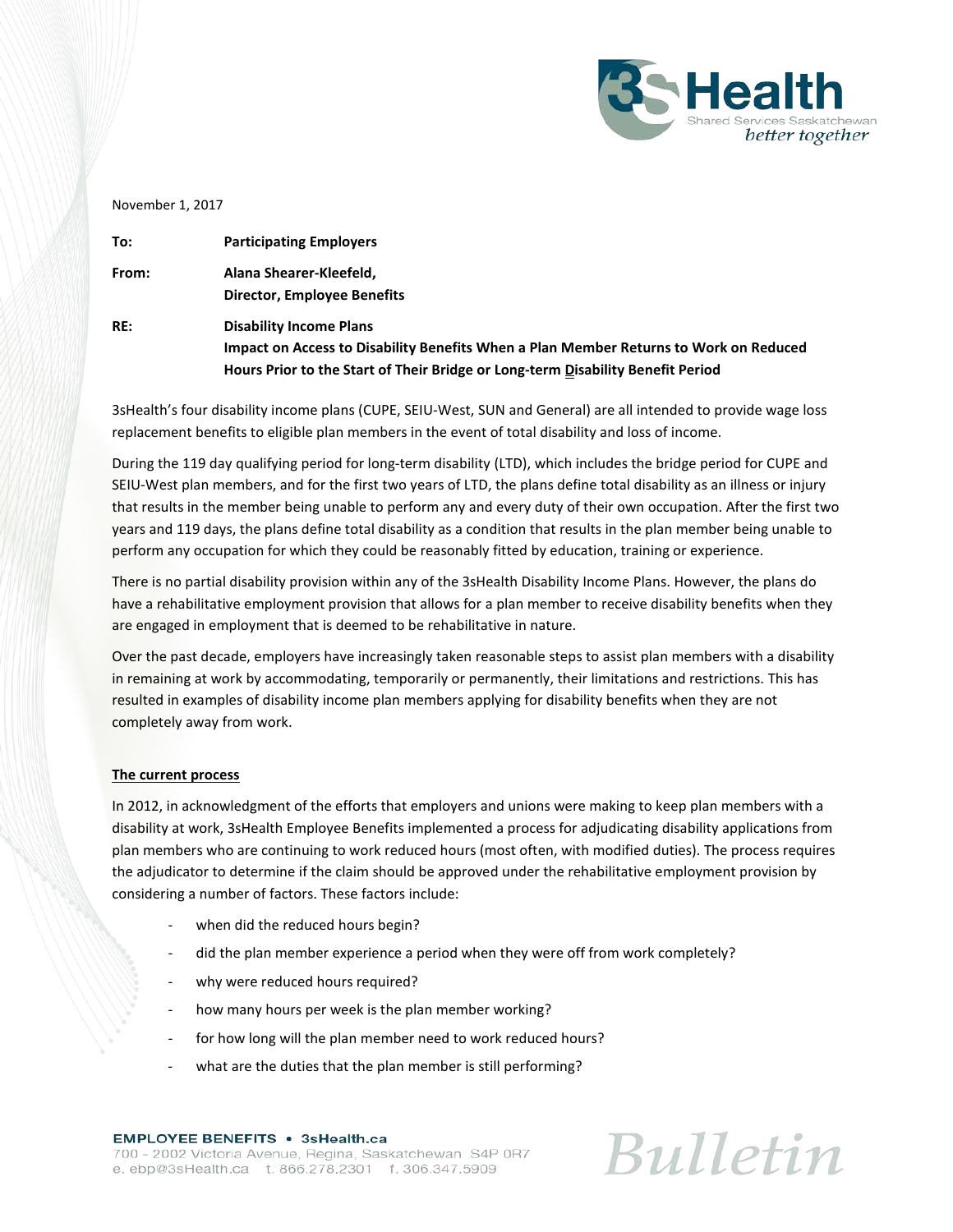

Along with these factors, all other requirements of the Disability Income Plans remained applicable including, most notably, that the plan member must be totally disabled and in receipt of and compliant with satisfactory medical supervision and treatment.

The implementation of this process has resulted in many plan members receiving disability benefits (paid on an integrated basis with their reduced employment earnings), who would previously have been denied because they had not experienced a period being completely off work or because they were working reduced hours.

Based on this process, a plan member who is working reduced hours may be eligible for disability benefits if:

- They are a CUPE or SEIU-West member and they have run out of sick leave eligibility prior to the end of the 119 qualifying period for LTD benefits. In such a case they can apply for bridge benefits, then LTD.
- They are a plan member of the 3sHealth Disability Income Plans and they have completed the 119 day qualifying period. In such a case they can apply for LTD benefits.

## **How does 3sHealth Employee Benefits determine when the 119 day qualifying period ends and the LTD period begins?**

In order to determine the end date of the 119 day qualifying period and the start date of the LTD benefit period, we must first determine the date of disability (this is the date that the plan member's period of disability commenced and is the first day of the 119 day qualifying period). The responsibility and authority for determining the date of disability as it relates to an application for 3sHealth disability benefits, rests entirely with 3sHealth Employee Benefits. In making this determination we consider a number of dates and factors, including:

- the date the injury or illness commenced
- the date the plan member was first absent from work due to illness or injury
- the date the plan member first saw a physician for the illness or injury
- the date the plan member's physician first recommended they stop work
- all available medical records received in support of the application

As the employer, you will not always have access to all of the pertinent dates and medical documents that 3sHealth Employee Benefits will utilize in determining the correct date of disability. A general guideline that an employer can use in estimating the date of disability is to use the first date that the plan member was absent from work for illness or injury. If the plan member has not experienced a day when they needed to be off from work completely, then the guideline would be to use the first date that the plan member worked reduced hours.

## **Other important factors**

It is important to note that not all plan members who are working reduced hours will qualify for disability benefits. An application for disability benefits may be denied based on a plan member's participation in occupational duties. The nature of the duties or the number of hours worked may be inconsistent with a claim for total disability from the plan member's own occupation.